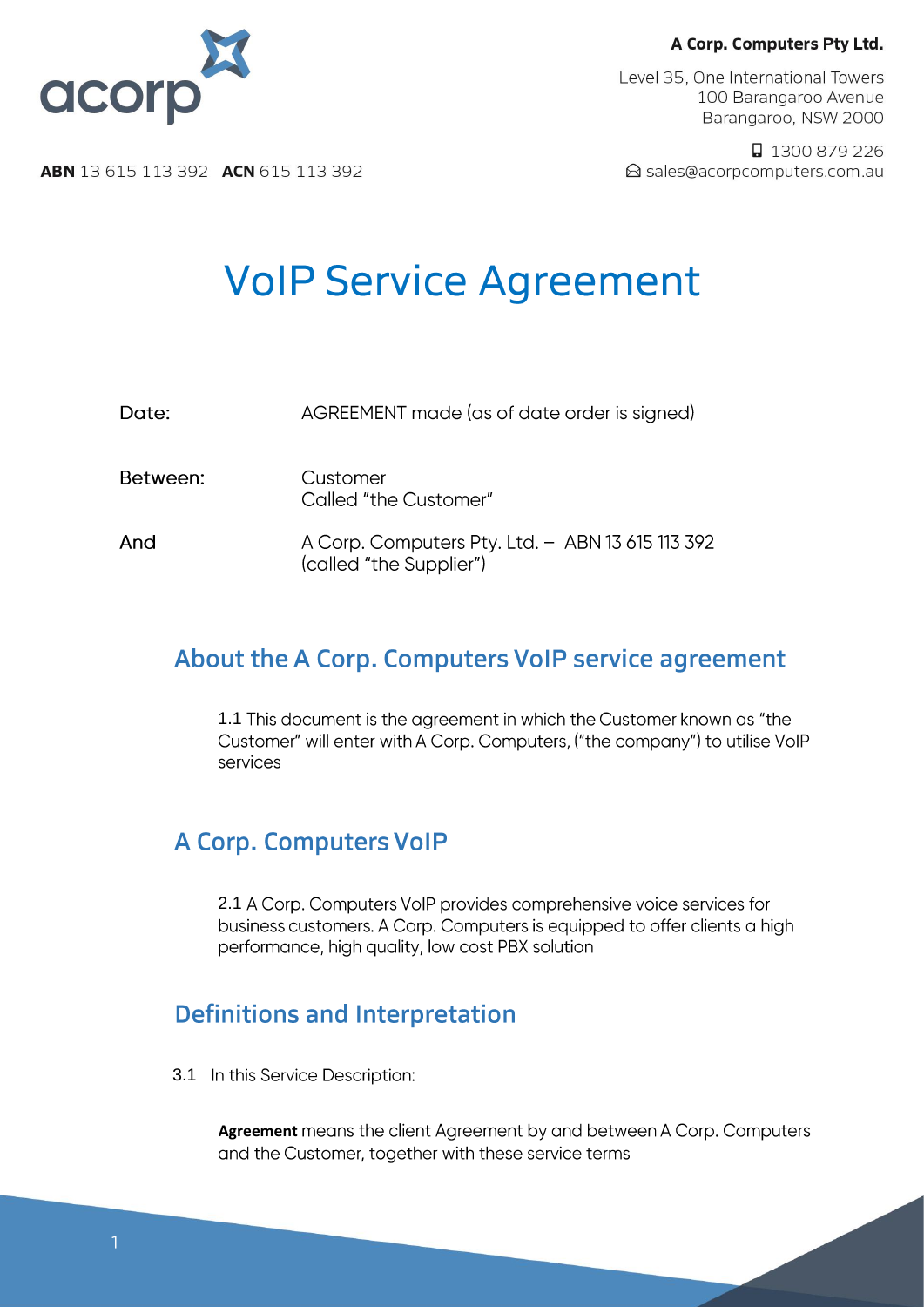

Level 35, One International Towers 100 Barangaroo Avenue Barangaroo, NSW 2000

□ 1300 879 226 △ sales@acorpcomputers.com.au

**ABN** 13 615 113 392 **ACN** 615 113 392

Customer means the entity entering into the Agreement with A Corp. Computers

A Corp. Computers means A Corp. Computers

VoIP means Voice over IP

Terms means these VoIP Terms and Conditions

# **Call rates and charges**

4.1 All charges are made in Australian dollars, with all rates excluding GST. Note that prices don't include on-site, or unspecified remote support

4.2 Call charaes are made from initial call answering and ends upon call termination. Charges apply for phone conversation, answering machine, incorrect number, unavailable service announcement and disconnected service

4.3 The Customer is responsible for all freight charges

4.4 A Corp. Computers has the right to conduct a rate review as required, and implement any rate changes immediately

### **Security and use of service**

5.1 The Customer holds full responsibility over their passwords. Should the service become compromised A Corp. Computers reserves the right to suspend or terminate the service if no actions have been taken by the Customer to resolve the issue in a reasonable timeframe

5.2 If the Customer or end-user breaches the company's usage policy, A Corp. Computers has the rightful responsibility to terminate the Customer's service, with no refund to be issued

5.3 A Corp. Computers is not liable for any malicious activity, unlawful distribution of protected information or unprecedented security breaches of the Customer's VoIP service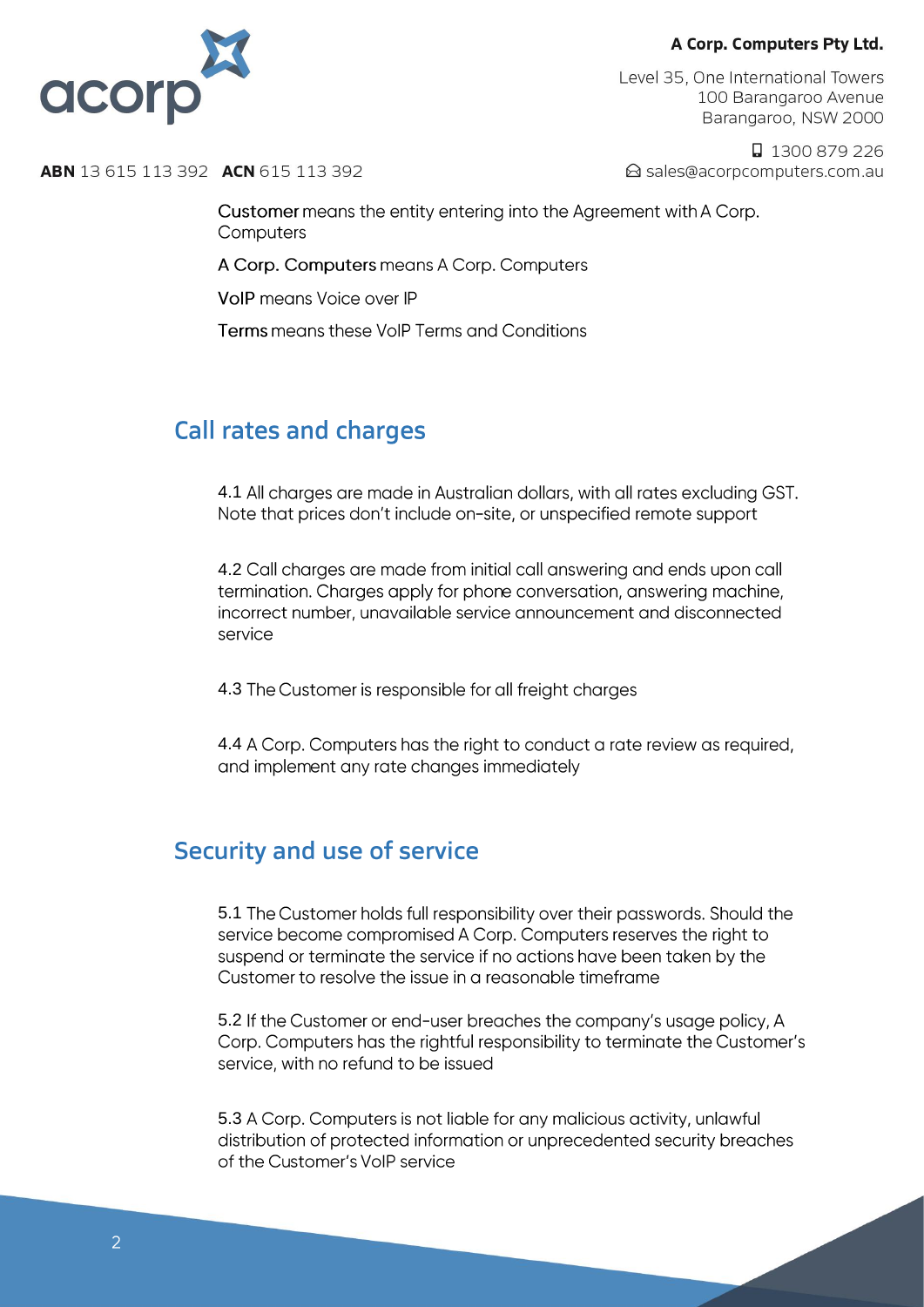

Level 35, One International Towers 100 Barangaroo Avenue Barangaroo, NSW 2000

□ 1300 879 226 △ sales@acorpcomputers.com.au

**ABN** 13 615 113 392 **ACN** 615 113 392

5.4 The Customer or end-user hold responsibility for all usage charges. It is the Customer's responsibility to ensure all security is up-to-date. A Corp. Computers will advise of security precautions, the Customer must implement these precautions and be ready monitor and ensure any unauthorized use is prevented

5.5 A Corp. Computers is not responsible for the maintenance or upgrading of hardware and client side software unless previously specified

### **Terms**

6.1 A Corp. Computers reserve the right to change this service agreement and terms & conditions at any time

6.2 Should the client cancel their service, all VoIP data will be deleted and will no longer be available to any parties

6.3 The VoIP contract requires a minimum contract term of 1 month with 30 days' notice required for cancellation

6.4 Advance payments are required across all services. Any service adjustments will be shown as outstanding payments. If payments are not made, the service will be terminated if A Corp. Computers is not prenotified

6.5 The Customer is required to make monthly payments unless otherwise specified and agreed upon by A Corp. Computers and the Partner

6.6 The Customer understands that A Corp. Computers may enlist in other vendors to ensure a complete service is supplied

6.7 A Corp. Computers is not responsible for delivery of service on a specific date. Service instalment dates are guidelines only

6.8 Provisioning of services and equipment can be altered under the rights of A Corp. Computers and will not impact service provisioning to the Customer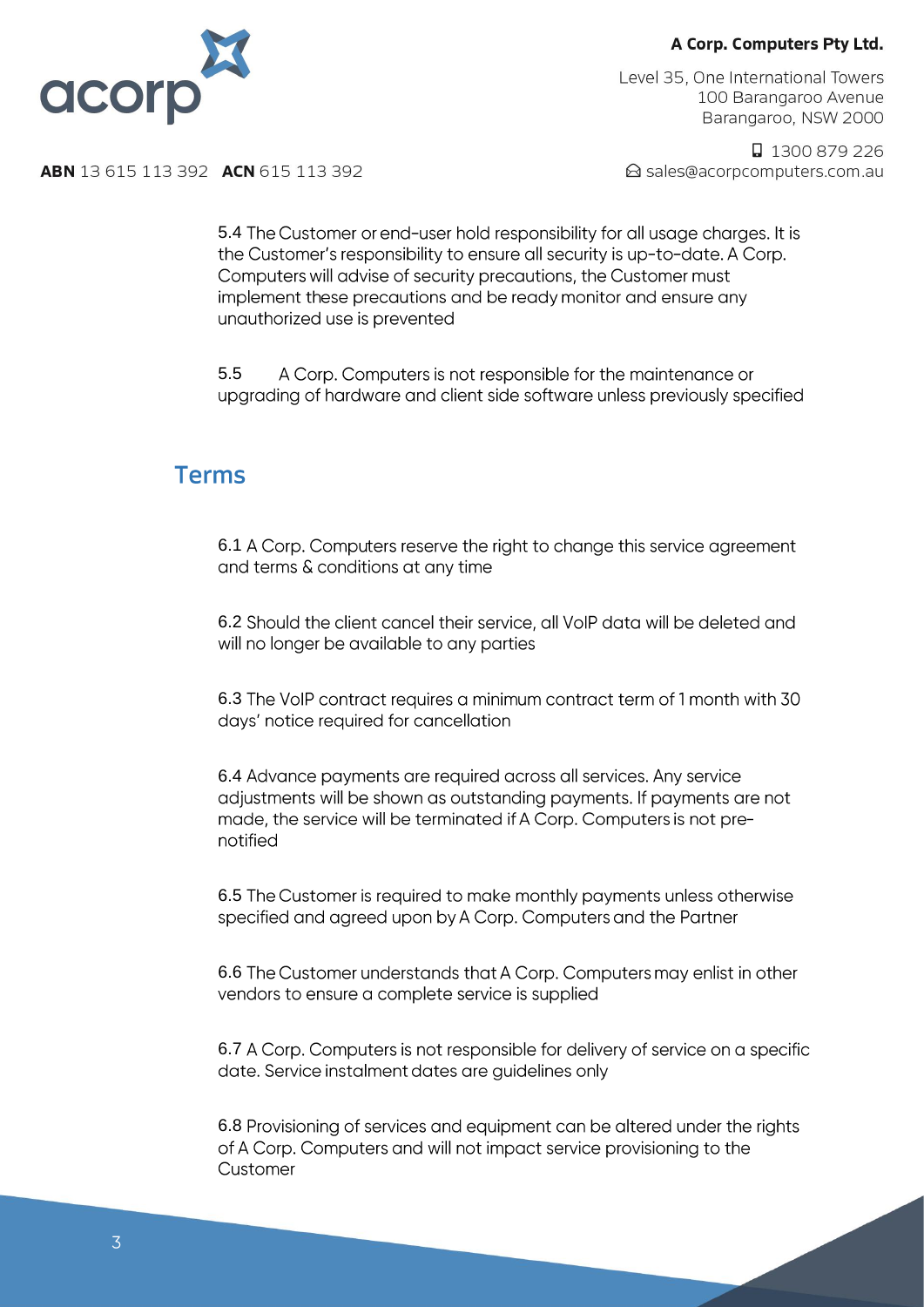

Level 35, One International Towers 100 Barangaroo Avenue Barangaroo, NSW 2000

□ 1300 879 226 △ sales@acorpcomputers.com.au

**ABN** 13 615 113 392 **ACN** 615 113 392

6.9 It is the Partner's duty to comply with all reasonable requests and instructions given by A Corp. Computers that are derived from government bodies, emergency services or other figures of authority. These requests may stem for reasons of health, safety and quality of service

6.11 A Corp. Computers makes no quarantee of static IP addresses. These addresses may change and A Corp. Computers holds no responsibility

### Service level rebates

7.1 The client is entitled to service level rebates should their service be disturbed, interrupted or unresponsive.

7.1.1 Less than 120 minutes service disruption = no rebate

7.1.2 More than 120 minutes service disruption but less than 240 minutes during a given calendar month = 20% rebate of the monthly service fee

7.1.3 More than 240 minutes service disruption but less than 480 minutes during a given calendar month = 40% rebate of the monthly service fee

7.1.4 More than 480 minutes service disruption but less than 960 minutes during a given calendar month = 60% rebate of the monthly service fee

7.1.5 More than 960 minutes service disruption but less than 1440 minutes during a given calendar month = 80% rebate of the monthly service fee

7.1.6 More than 1440 minutes in a calendar month = 100% rebate of the monthly service fee

7.2 Faults in the service must be reported to A Corp. Computers to allow for appropriate tests to be conducted to identify the issue. The Customer must provide assistance to ensure the identified fault is repaired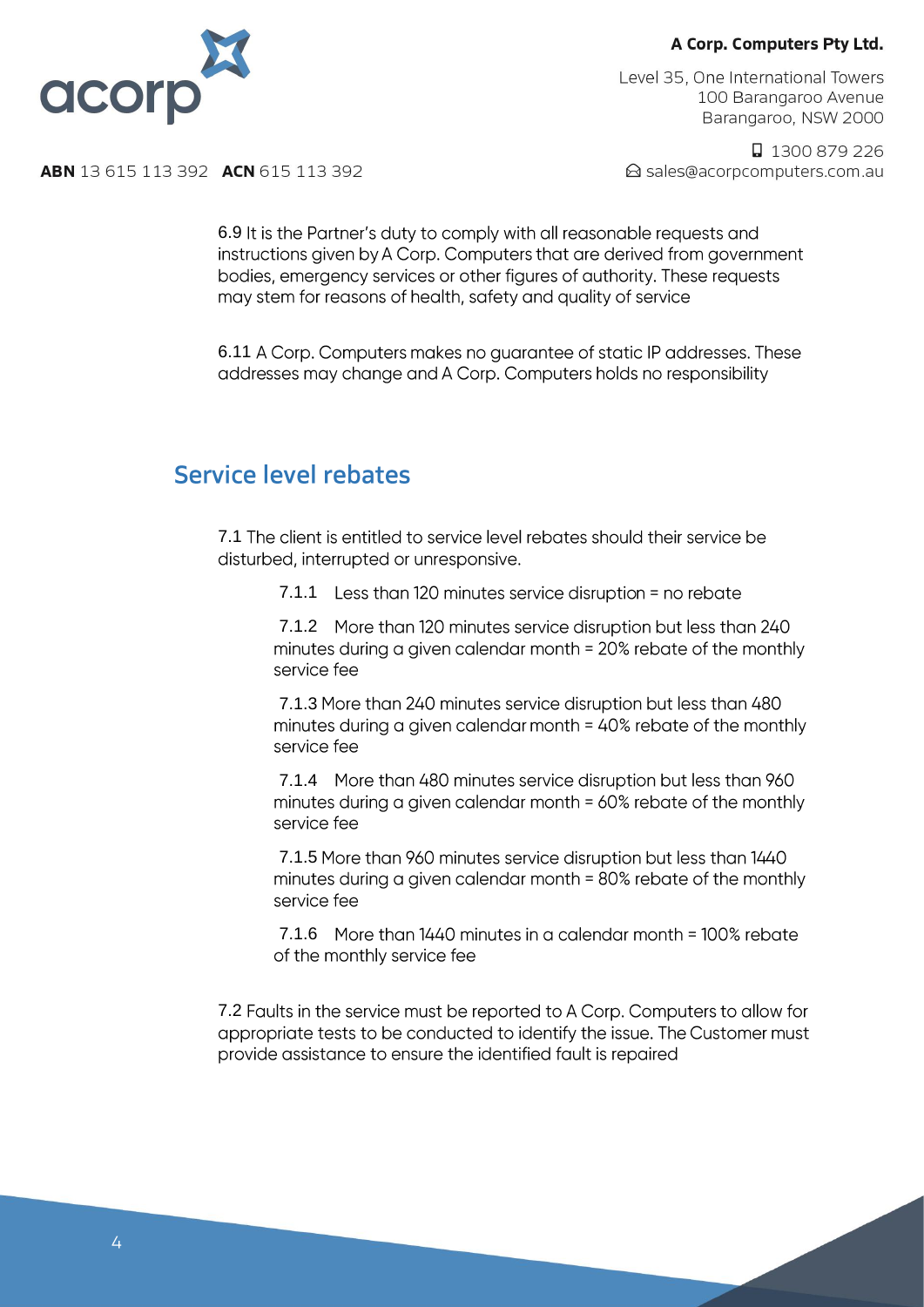

Level 35, One International Towers 100 Barangaroo Avenue Barangaroo, NSW 2000

□ 1300 879 226 △ sales@acorpcomputers.com.au

**ABN** 13 615 113 392 **ACN** 615 113 392

## **Appendices**

#### Appendix 1 - VoIP Bundle Inclusions/Exclusions

If you have ordered a VoIP Bundle, the following inclusions and exclusions apply.

VoIP bundles provided by A Corp. Computers are bound by our standard terms and conditions and are accompanied by a set of inclusions and exclusions.

Call bundles include:

- Unlimited calls to local and national numbers •
- Unlimited calls to mobile numbers
- One extension and Direct-in-Dial number per bundle
- Handset applicable to standard and premium bundles only

Call bundles exclude:

- Calls to 13 and 1300 numbers
- Calls to Premium Services
- Calls to International numbers

Calls to the above services and numbers are charged per our standard call rates, available in Appendix 2.

### Appendix 2 - Standard Call Rates

| <b>Call rates</b>                          |                      |        |            |
|--------------------------------------------|----------------------|--------|------------|
| <b>Call Type</b>                           | <b>Unit Price \$</b> |        | Unit       |
| Local / National - Untimed                 | \$                   | 0.1242 | Untimed    |
| Australia - Directory Assistance           | \$                   | 1.0800 | Untimed    |
| Australia - International Directory Assist | \$                   | 1.0800 | Untimed    |
| 13/1300 (Special Numbers)                  | \$                   | 0.3450 | Untimed    |
| Mobile                                     | \$                   | 0.1650 | Per Minute |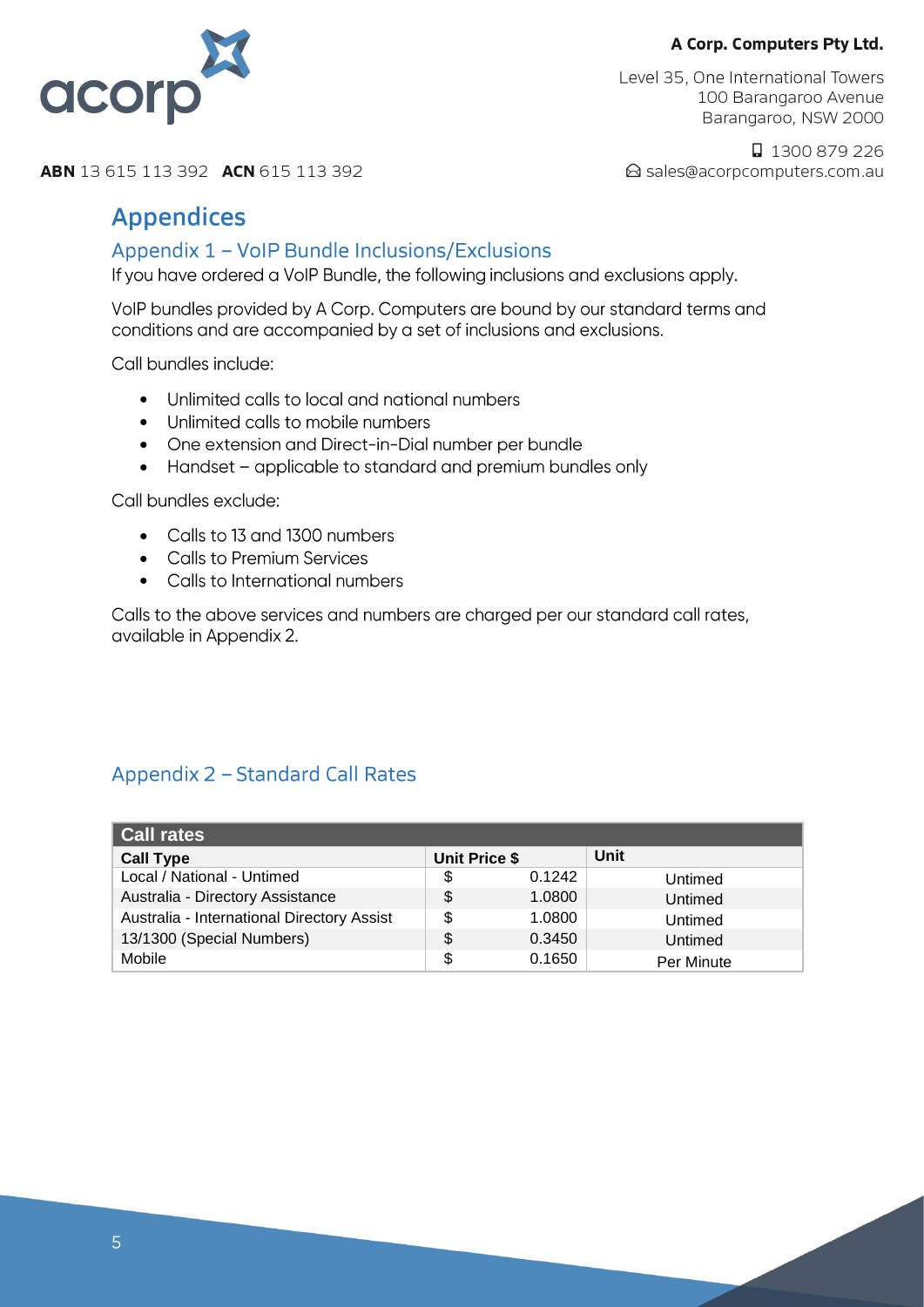Level 35, One International Towers 100 Barangaroo Avenue Barangaroo, NSW 2000

□ 1300 879 226 △ sales@acorpcomputers.com.au



acorp

|                                        | Price per |
|----------------------------------------|-----------|
| New Zealand                            | minute    |
| New Zealand                            | 0.0324    |
| New Zealand - Auckland                 | 0.0324    |
| New Zealand - Christchurch             | 0.0324    |
| New Zealand - Wellington               | 0.0324    |
| New Zealand - Mobile                   | 0.207     |
| New Zealand - Mobile TNZ               | 0.207     |
| New Zealand - Mobile Vodafone          | 0.207     |
| New Zealand - Emergency Operator       | 0         |
| New Zealand - Toll Free                | O         |
| New Zealand - Voicemail                | 0         |
| New Zealand - Inbound 0508 from Fixed  | 0.099     |
| New Zealand - Inbound 0508 from Mobile | 0.432     |
| New Zealand - Inbound 0800 from Fixed  | 0.099     |
| New Zealand - Inbound 0800 from Mobile | 0.432     |

| Region                        |         |
|-------------------------------|---------|
| Afghanistan                   | 0.68184 |
| Afghanistan Mobile            | 0.7137  |
| Albania                       | 0.41238 |
| Albania Mobile                | 0.58248 |
| Algeria                       | 0.19368 |
| Algeria Mobile                | 0.9954  |
| American Samoa                | 0.10584 |
| American Samoa Mobile         | 0.10584 |
| American Samoa Mobile Bluesky | 0.10584 |
| Andorra                       | 0.06858 |
| Andorra Mobile                | 0.55458 |
| Angola                        | 0.22752 |
| Angola Mobile                 | 0.22824 |
| Anguilla                      | 0.3501  |
| Antarctica                    | 4.18338 |
| Antigua And Barbuda           | 0.468   |
| Argentina                     | 0.05382 |
| Argentina Mobile              | 0.28728 |
| Armenia                       | 0.34992 |
| Armenia Mobile                | 0.59724 |
| Aruba                         | 0.30096 |
| Aruba Mobile                  | 0.6912  |
| Ascension Island              | 4.16232 |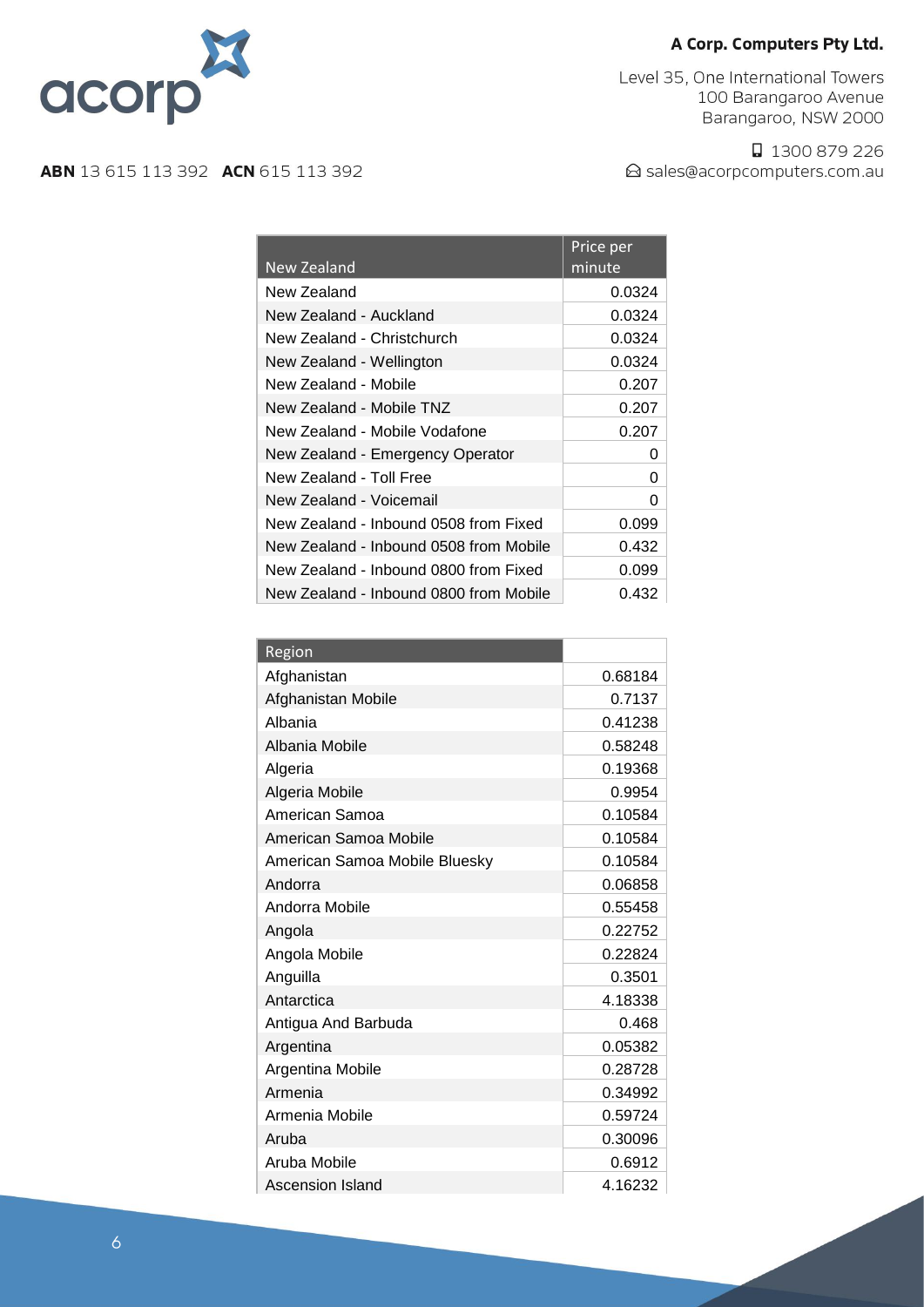

Level 35, One International Towers 100 Barangaroo Avenue Barangaroo, NSW 2000

□ 1300 879 226 △ sales@acorpcomputers.com.au

| Austria                                | 0.04788 |
|----------------------------------------|---------|
| <b>Austria Mobile</b>                  | 0.12528 |
| Azerbaijan                             | 0.66024 |
| Azerbaijan Mobile                      | 0.99954 |
| <b>Bahamas</b>                         | 0.26118 |
| <b>Bahrain</b>                         | 0.15048 |
| <b>Bahrain Mobile</b>                  | 0.23274 |
| Bangladesh                             | 0.0936  |
| <b>Bangladesh Mobile</b>               | 0.08316 |
| <b>Barbados</b>                        | 0.46458 |
| <b>Belarus</b>                         | 1.0287  |
| <b>Belarus Mobile</b>                  | 1.1772  |
| Belgium                                | 0.04932 |
| <b>Belgium Mobile</b>                  | 0.73944 |
| <b>Belize</b>                          | 0.7443  |
| <b>Belize Mobile</b>                   | 0.71676 |
| <b>Benin</b>                           | 0.72198 |
| <b>Benin Mobile</b>                    | 0.7236  |
| Bermuda                                | 0.09846 |
| <b>Bhutan</b>                          | 0.23022 |
| <b>Bolivia</b>                         | 0.45198 |
| <b>Bolivia Mobile</b>                  | 0.50256 |
| Bosnia and Herzegovina                 | 0.3888  |
| Bosnia and Herzegovina Mobile          | 1.0368  |
| Bosnia and Herzegovina Special Service | 0.41706 |
| <b>Botswana</b>                        | 0.1863  |
| Botswana Mobile                        | 0.46116 |
| <b>Brazil</b>                          | 0.06246 |
| <b>Brazil Mobile</b>                   | 0.1332  |
| Brunei                                 | 0.06066 |
| <b>Brunei Mobile</b>                   | 0.10134 |
| <b>Bulgaria</b>                        | 0.05688 |
| <b>Bulgaria Mobile</b>                 | 0.1764  |
| <b>Burkina Faso</b>                    | 0.70452 |
| <b>Burkina Faso Mobile</b>             | 0.95598 |
| <b>Burundi</b>                         | 1.40328 |
| <b>Burundi Mobile</b>                  | 1.422   |
| Cambodia                               | 0.14346 |
| Cambodia Mobile                        | 0.14346 |
| Cameroon                               | 0.39312 |
| <b>Cameroon Mobile</b>                 | 0.711   |
| Canada                                 | 0.01152 |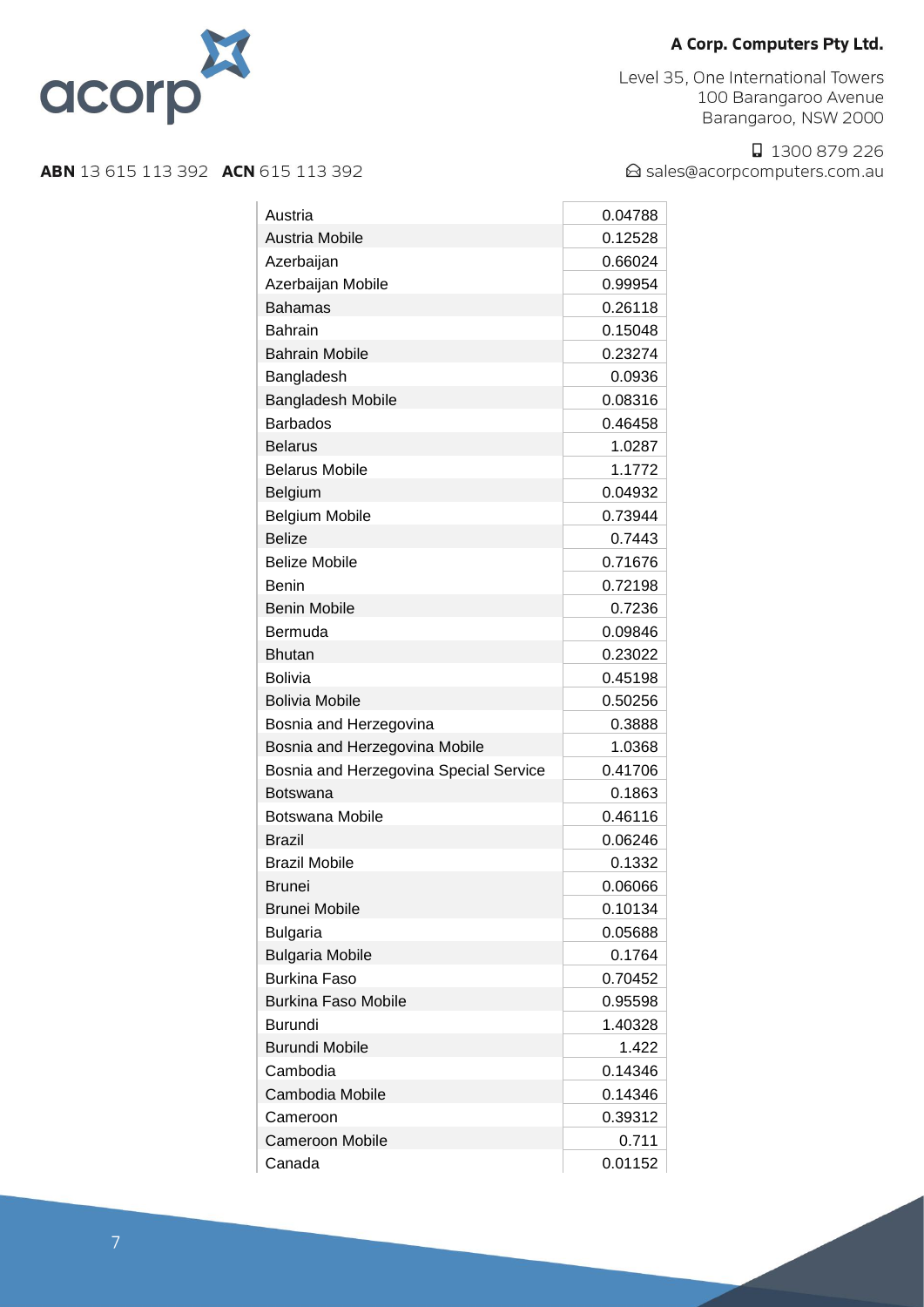

Level 35, One International Towers 100 Barangaroo Avenue Barangaroo, NSW 2000

□ 1300 879 226 △ sales@acorpcomputers.com.au

| <b>Canada Northwest Territories</b><br>0.2421<br>0.53244<br>Cape Verde<br>Cape Verde Mobile<br>0.83592<br>0.27234<br>Cayman Islands<br><b>Central African Republic</b><br>1.10358<br>Central African Republic Mobile<br>0.97866<br>Chad<br>0.8505<br><b>Chad Mobile</b><br>1.08072<br>Chile<br>0.07002<br>Chile Easter Island<br>0.10224<br><b>Chile Mobile</b><br>0.07488<br>China<br>0.02682<br>China Mobile<br>0.02484<br>Colombia<br>0.10386<br>Colombia Mobile<br>0.1602<br>Comoros<br>0.7938<br><b>Comoros Mobile</b><br>1.09332<br>Congo Democratic Republic<br>0.78336<br>Congo Democratic Republic Mobile<br>0.97812<br>Congo Republic<br>1.31796<br>1.35378<br>Congo Republic Mobile<br>Cook Islands<br>2.41668<br>Costa Rica<br>0.04536<br>Costa Rica Mobile<br>0.1863<br>Croatia<br>0.0549<br>Croatia Mobile<br>0.31896<br>Cuba<br>2.29806<br>0.02844<br>Cyprus<br>0.13662<br><b>Cyprus Mobile</b><br>Czech Republic<br>0.0675<br>0.09018<br><b>Czech Republic Mobile</b><br>Denmark<br>0.03114<br><b>Denmark Mobile</b><br>0.07398<br>Diego Garcia<br>3.25278<br>Djibouti<br>1.11978<br>Djibouti Mobile<br>1.1286<br>Dominica<br>0.32994<br>Dominican Republic<br>0.07974<br><b>East Timor</b><br>2.55168<br>Ecuador<br>0.3285<br><b>Ecuador Mobile</b><br>0.64206<br>Egypt<br>0.19692 |  |
|-----------------------------------------------------------------------------------------------------------------------------------------------------------------------------------------------------------------------------------------------------------------------------------------------------------------------------------------------------------------------------------------------------------------------------------------------------------------------------------------------------------------------------------------------------------------------------------------------------------------------------------------------------------------------------------------------------------------------------------------------------------------------------------------------------------------------------------------------------------------------------------------------------------------------------------------------------------------------------------------------------------------------------------------------------------------------------------------------------------------------------------------------------------------------------------------------------------------------------------------------------------------------------------------------------|--|
|                                                                                                                                                                                                                                                                                                                                                                                                                                                                                                                                                                                                                                                                                                                                                                                                                                                                                                                                                                                                                                                                                                                                                                                                                                                                                                     |  |
|                                                                                                                                                                                                                                                                                                                                                                                                                                                                                                                                                                                                                                                                                                                                                                                                                                                                                                                                                                                                                                                                                                                                                                                                                                                                                                     |  |
|                                                                                                                                                                                                                                                                                                                                                                                                                                                                                                                                                                                                                                                                                                                                                                                                                                                                                                                                                                                                                                                                                                                                                                                                                                                                                                     |  |
|                                                                                                                                                                                                                                                                                                                                                                                                                                                                                                                                                                                                                                                                                                                                                                                                                                                                                                                                                                                                                                                                                                                                                                                                                                                                                                     |  |
|                                                                                                                                                                                                                                                                                                                                                                                                                                                                                                                                                                                                                                                                                                                                                                                                                                                                                                                                                                                                                                                                                                                                                                                                                                                                                                     |  |
|                                                                                                                                                                                                                                                                                                                                                                                                                                                                                                                                                                                                                                                                                                                                                                                                                                                                                                                                                                                                                                                                                                                                                                                                                                                                                                     |  |
|                                                                                                                                                                                                                                                                                                                                                                                                                                                                                                                                                                                                                                                                                                                                                                                                                                                                                                                                                                                                                                                                                                                                                                                                                                                                                                     |  |
|                                                                                                                                                                                                                                                                                                                                                                                                                                                                                                                                                                                                                                                                                                                                                                                                                                                                                                                                                                                                                                                                                                                                                                                                                                                                                                     |  |
|                                                                                                                                                                                                                                                                                                                                                                                                                                                                                                                                                                                                                                                                                                                                                                                                                                                                                                                                                                                                                                                                                                                                                                                                                                                                                                     |  |
|                                                                                                                                                                                                                                                                                                                                                                                                                                                                                                                                                                                                                                                                                                                                                                                                                                                                                                                                                                                                                                                                                                                                                                                                                                                                                                     |  |
|                                                                                                                                                                                                                                                                                                                                                                                                                                                                                                                                                                                                                                                                                                                                                                                                                                                                                                                                                                                                                                                                                                                                                                                                                                                                                                     |  |
|                                                                                                                                                                                                                                                                                                                                                                                                                                                                                                                                                                                                                                                                                                                                                                                                                                                                                                                                                                                                                                                                                                                                                                                                                                                                                                     |  |
|                                                                                                                                                                                                                                                                                                                                                                                                                                                                                                                                                                                                                                                                                                                                                                                                                                                                                                                                                                                                                                                                                                                                                                                                                                                                                                     |  |
|                                                                                                                                                                                                                                                                                                                                                                                                                                                                                                                                                                                                                                                                                                                                                                                                                                                                                                                                                                                                                                                                                                                                                                                                                                                                                                     |  |
|                                                                                                                                                                                                                                                                                                                                                                                                                                                                                                                                                                                                                                                                                                                                                                                                                                                                                                                                                                                                                                                                                                                                                                                                                                                                                                     |  |
|                                                                                                                                                                                                                                                                                                                                                                                                                                                                                                                                                                                                                                                                                                                                                                                                                                                                                                                                                                                                                                                                                                                                                                                                                                                                                                     |  |
|                                                                                                                                                                                                                                                                                                                                                                                                                                                                                                                                                                                                                                                                                                                                                                                                                                                                                                                                                                                                                                                                                                                                                                                                                                                                                                     |  |
|                                                                                                                                                                                                                                                                                                                                                                                                                                                                                                                                                                                                                                                                                                                                                                                                                                                                                                                                                                                                                                                                                                                                                                                                                                                                                                     |  |
|                                                                                                                                                                                                                                                                                                                                                                                                                                                                                                                                                                                                                                                                                                                                                                                                                                                                                                                                                                                                                                                                                                                                                                                                                                                                                                     |  |
|                                                                                                                                                                                                                                                                                                                                                                                                                                                                                                                                                                                                                                                                                                                                                                                                                                                                                                                                                                                                                                                                                                                                                                                                                                                                                                     |  |
|                                                                                                                                                                                                                                                                                                                                                                                                                                                                                                                                                                                                                                                                                                                                                                                                                                                                                                                                                                                                                                                                                                                                                                                                                                                                                                     |  |
|                                                                                                                                                                                                                                                                                                                                                                                                                                                                                                                                                                                                                                                                                                                                                                                                                                                                                                                                                                                                                                                                                                                                                                                                                                                                                                     |  |
|                                                                                                                                                                                                                                                                                                                                                                                                                                                                                                                                                                                                                                                                                                                                                                                                                                                                                                                                                                                                                                                                                                                                                                                                                                                                                                     |  |
|                                                                                                                                                                                                                                                                                                                                                                                                                                                                                                                                                                                                                                                                                                                                                                                                                                                                                                                                                                                                                                                                                                                                                                                                                                                                                                     |  |
|                                                                                                                                                                                                                                                                                                                                                                                                                                                                                                                                                                                                                                                                                                                                                                                                                                                                                                                                                                                                                                                                                                                                                                                                                                                                                                     |  |
|                                                                                                                                                                                                                                                                                                                                                                                                                                                                                                                                                                                                                                                                                                                                                                                                                                                                                                                                                                                                                                                                                                                                                                                                                                                                                                     |  |
|                                                                                                                                                                                                                                                                                                                                                                                                                                                                                                                                                                                                                                                                                                                                                                                                                                                                                                                                                                                                                                                                                                                                                                                                                                                                                                     |  |
|                                                                                                                                                                                                                                                                                                                                                                                                                                                                                                                                                                                                                                                                                                                                                                                                                                                                                                                                                                                                                                                                                                                                                                                                                                                                                                     |  |
|                                                                                                                                                                                                                                                                                                                                                                                                                                                                                                                                                                                                                                                                                                                                                                                                                                                                                                                                                                                                                                                                                                                                                                                                                                                                                                     |  |
|                                                                                                                                                                                                                                                                                                                                                                                                                                                                                                                                                                                                                                                                                                                                                                                                                                                                                                                                                                                                                                                                                                                                                                                                                                                                                                     |  |
|                                                                                                                                                                                                                                                                                                                                                                                                                                                                                                                                                                                                                                                                                                                                                                                                                                                                                                                                                                                                                                                                                                                                                                                                                                                                                                     |  |
|                                                                                                                                                                                                                                                                                                                                                                                                                                                                                                                                                                                                                                                                                                                                                                                                                                                                                                                                                                                                                                                                                                                                                                                                                                                                                                     |  |
|                                                                                                                                                                                                                                                                                                                                                                                                                                                                                                                                                                                                                                                                                                                                                                                                                                                                                                                                                                                                                                                                                                                                                                                                                                                                                                     |  |
|                                                                                                                                                                                                                                                                                                                                                                                                                                                                                                                                                                                                                                                                                                                                                                                                                                                                                                                                                                                                                                                                                                                                                                                                                                                                                                     |  |
|                                                                                                                                                                                                                                                                                                                                                                                                                                                                                                                                                                                                                                                                                                                                                                                                                                                                                                                                                                                                                                                                                                                                                                                                                                                                                                     |  |
|                                                                                                                                                                                                                                                                                                                                                                                                                                                                                                                                                                                                                                                                                                                                                                                                                                                                                                                                                                                                                                                                                                                                                                                                                                                                                                     |  |
|                                                                                                                                                                                                                                                                                                                                                                                                                                                                                                                                                                                                                                                                                                                                                                                                                                                                                                                                                                                                                                                                                                                                                                                                                                                                                                     |  |
|                                                                                                                                                                                                                                                                                                                                                                                                                                                                                                                                                                                                                                                                                                                                                                                                                                                                                                                                                                                                                                                                                                                                                                                                                                                                                                     |  |
|                                                                                                                                                                                                                                                                                                                                                                                                                                                                                                                                                                                                                                                                                                                                                                                                                                                                                                                                                                                                                                                                                                                                                                                                                                                                                                     |  |
|                                                                                                                                                                                                                                                                                                                                                                                                                                                                                                                                                                                                                                                                                                                                                                                                                                                                                                                                                                                                                                                                                                                                                                                                                                                                                                     |  |
|                                                                                                                                                                                                                                                                                                                                                                                                                                                                                                                                                                                                                                                                                                                                                                                                                                                                                                                                                                                                                                                                                                                                                                                                                                                                                                     |  |
|                                                                                                                                                                                                                                                                                                                                                                                                                                                                                                                                                                                                                                                                                                                                                                                                                                                                                                                                                                                                                                                                                                                                                                                                                                                                                                     |  |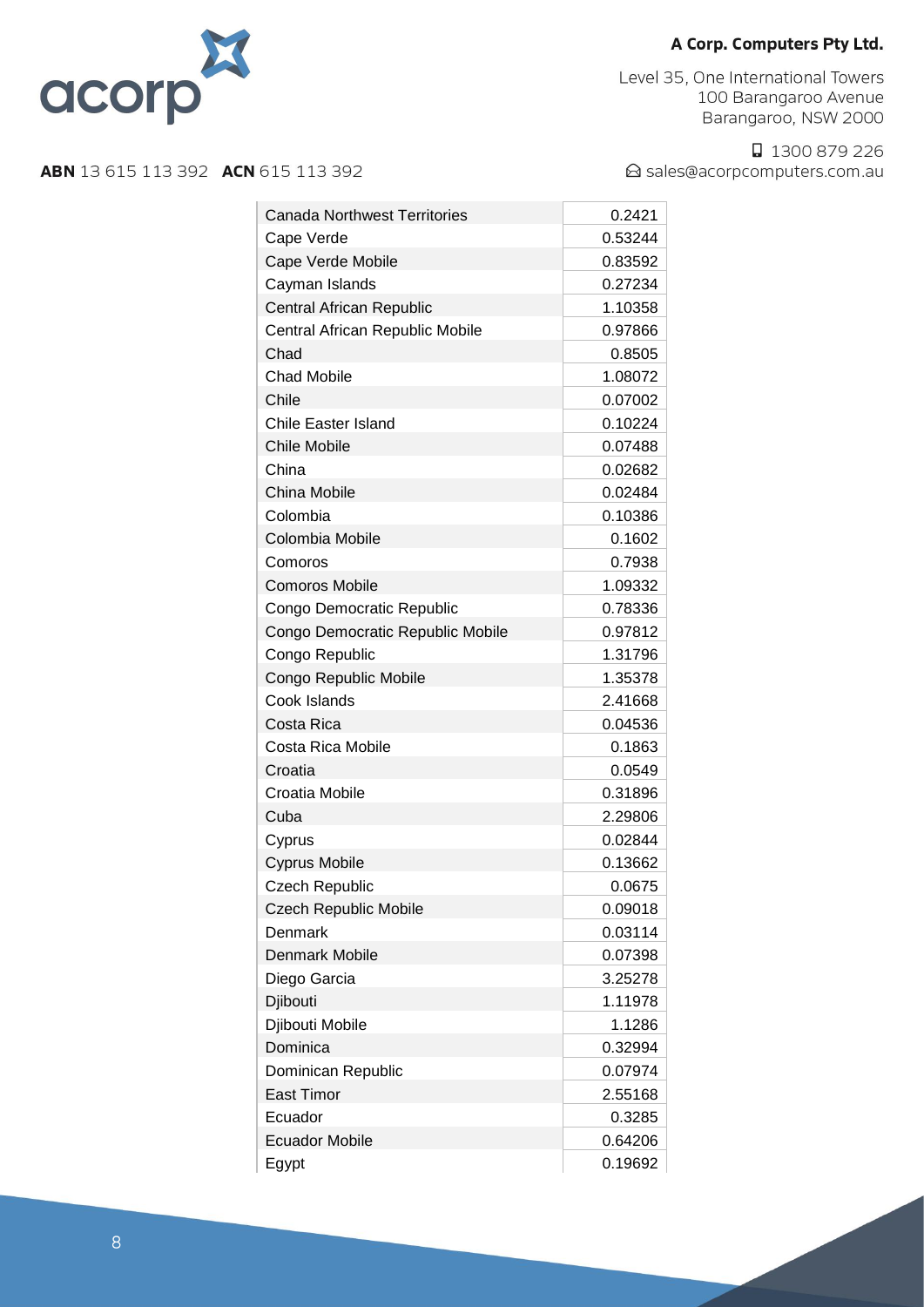

Level 35, One International Towers 100 Barangaroo Avenue Barangaroo, NSW 2000

□ 1300 879 226 △ sales@acorpcomputers.com.au

| <b>Egypt Mobile</b>              | 0.17388  |
|----------------------------------|----------|
| El Salvador                      | 0.6264   |
| El Salvador Mobile               | 0.51174  |
| <b>Equatorial Guinea</b>         | 0.62262  |
| <b>Equatorial Guinea Mobile</b>  | 0.62262  |
| Eritrea                          | 0.73926  |
| Estonia                          | 0.06642  |
| Estonia Mobile                   | 1.09494  |
| Ethiopia                         | 0.72504  |
| Ethiopia Mobile                  | 0.70398  |
| <b>Falkland Islands</b>          | 5.04396  |
| Faroe Islands                    | 0.19656  |
| Fiji                             | 0.6192   |
| Fiji Mobile                      | 0.6192   |
| Fiji Mobile Digicel              | 0.6192   |
| Finland                          | 0.12528  |
| <b>Finland Mobile</b>            | 0.12798  |
| France                           | 0.01854  |
| <b>France Mobile</b>             | 0.07974  |
| France Mobile Globalstar         | 0.2376   |
| French Guiana                    | 0.05634  |
| <b>French Guiana Mobile</b>      | 0.17442  |
| French Polynesia                 | 0.5814   |
| French Polynesia Mobile          | 0.8937   |
| Gabon                            | 1.29492  |
| Gabon Mobile                     | 1.5975   |
| Gambia                           | 1.42092  |
| Gambia Mobile                    | 1.46304  |
| Georgia                          | 0.20124  |
| Georgia Mobile                   | 0.30636  |
| Germany                          | 0.02916  |
| <b>Germany Mobile</b>            | 0.07524  |
| Ghana                            | 0.6426   |
| Ghana Mobile                     | 0.51192  |
| Gibraltar                        | 0.11304  |
| <b>Gibraltar Mobile</b>          | 0.61866  |
| Global Satellite BebbiCell 88234 | 10.4139  |
| Global Satellite Emsat 88213     | 18.32112 |
| Global Satellite GIStar 8818     | 12.97242 |
| Global Satellite GIStar 8819     | 12.97386 |
| Global Satellite Iridium 8816    | 14.03838 |
| Global Satellite Iridium 8817    | 13.61952 |
|                                  |          |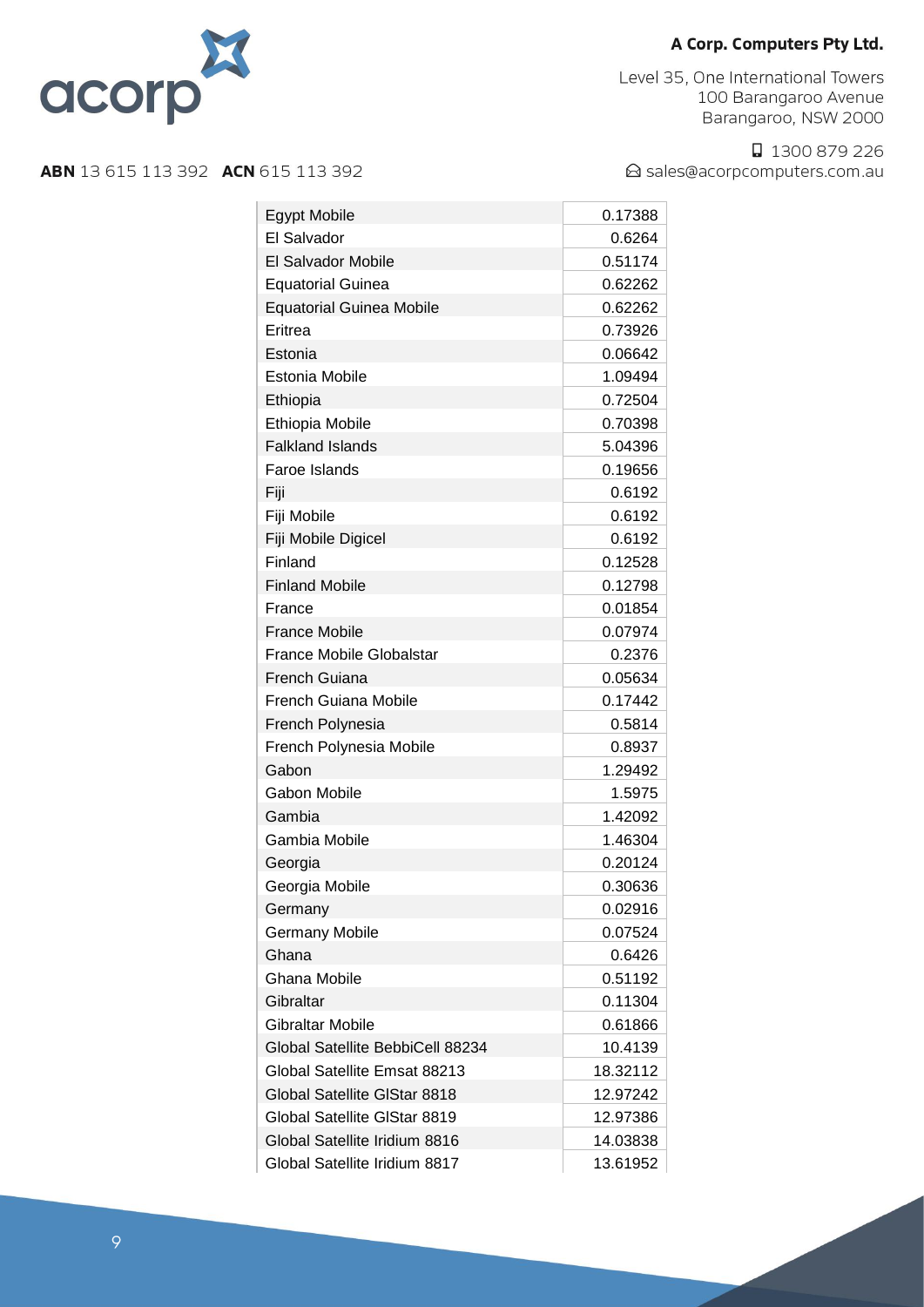

Level 35, One International Towers 100 Barangaroo Avenue Barangaroo, NSW 2000

□ 1300 879 226 △ sales@acorpcomputers.com.au

| Global Satellite MCP 88232     | 8.85834  |
|--------------------------------|----------|
| Global Satellite Onair 88298   | 4.67622  |
| Global Satellite Oration 88233 | 13.40676 |
| Global Satellite Seanet 88242  | 13.1985  |
| Global Satellite Telenor 88299 | 16.50474 |
| Global Satellite Thuraya 88216 | 5.26626  |
| Greece                         | 0.0351   |
| Greece Mobile                  | 0.0666   |
| Greenland                      | 1.68138  |
| Grenada                        | 0.40482  |
| Guadeloupe                     | 0.05832  |
| <b>Guadeloupe Mobile</b>       | 0.12726  |
| Guam                           | 0.0513   |
| Guatemala                      | 0.4608   |
| Guinea Bissau                  | 1.09098  |
| Guinea Bissau Mobile           | 1.32534  |
| Guinea Republic                | 1.3752   |
| Guinea Republic Mobile         | 1.39914  |
| Guyana                         | 0.74898  |
| Haiti                          | 0.8991   |
| Haiti Mobile                   | 0.93636  |
| Honduras                       | 0.33192  |
| <b>Honduras Mobile</b>         | 0.41364  |
| Hong Kong                      | 0.04482  |
| Hong Kong Mobile               | 0.06984  |
| Hungary                        | 0.02574  |
| <b>Hungary Mobile</b>          | 0.1323   |
| Iceland                        | 0.05814  |
| <b>Iceland Mobile</b>          | 0.1935   |
| India                          | 0.0414   |
| India Mobile                   | 0.04068  |
| Indonesia                      | 0.14706  |
| Indonesia Mobile               | 0.18828  |
| Indonesia Mobile Indosat       | 0.06174  |
| Indonesia Mobile Telkomsel     | 0.06894  |
| Indonesia Mobile XL            | 0.05832  |
| Inmarsat B Global 8703         | 7.91514  |
| Inmarsat B HSD Global 87039    | 20.84436 |
| Inmarsat BGAN ISDN 87078       | 16.1676  |
| Inmarsat BGAN Voice 87077      | 5.25132  |
| Inmarsat GAN Global 87060      | 18.5364  |
| Inmarsat M Global 8706         | 4.35456  |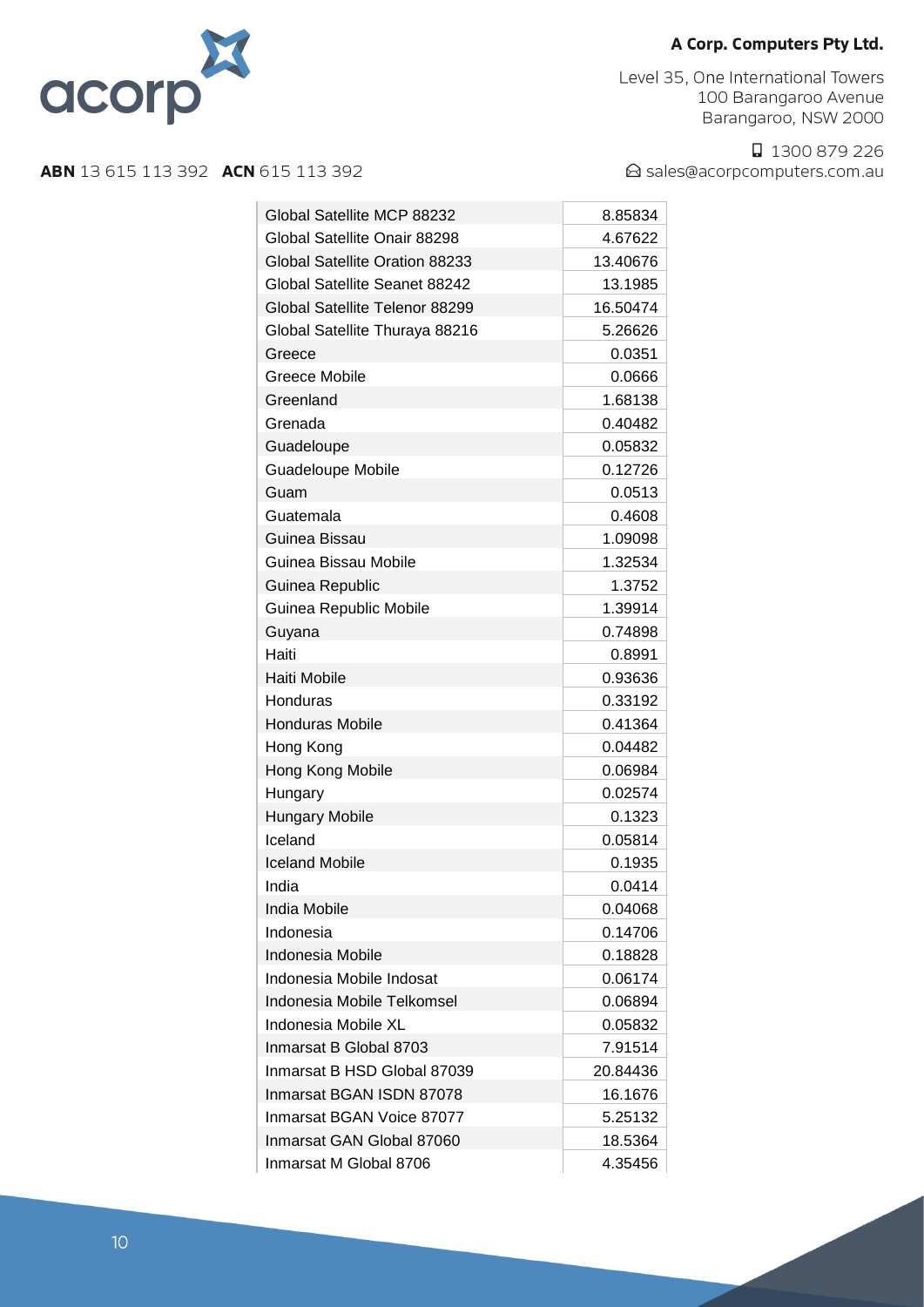

Level 35, One International Towers 100 Barangaroo Avenue Barangaroo, NSW 2000

□ 1300 879 226 △ sales@acorpcomputers.com.au

| Inmarsat MiniM Global 87076    | 4.13046 |
|--------------------------------|---------|
| Iran                           | 0.14202 |
| Iran Mobile                    | 0.1755  |
| Iraq                           | 0.42498 |
| Iraq Mobile                    | 0.69084 |
| Ireland                        | 0.02448 |
| <b>Ireland Mobile</b>          | 0.13482 |
| Israel                         | 0.02826 |
| <b>Israel Mobile</b>           | 0.06516 |
| <b>Israel Mobile Palestine</b> | 0.56016 |
| <b>Israel Palestine</b>        | 0.47808 |
| Italy                          | 0.02826 |
| <b>Italy Mobile</b>            | 0.31896 |
| Ivory Coast                    | 0.68634 |
| Ivory Coast Mobile             | 1.02384 |
| Jamaica                        | 0.342   |
|                                | 0.08028 |
| Japan                          |         |
| Japan Mobile                   | 0.25938 |
| Jordan                         | 0.26172 |
| Jordan Mobile                  | 0.3357  |
| Kazakhstan                     | 0.1278  |
| Kazakhstan Astana              | 0.0549  |
| Kazakhstan Karaganda           | 0.0549  |
| Kazakhstan Mobile              | 0.36972 |
| Kenya                          | 0.37944 |
| Kenya Mobile                   | 0.39312 |
| Kiribati                       | 2.538   |
| Kiribati Mobile                | 2.538   |
| Korea North                    | 1.2591  |
| Korea South                    | 0.0333  |
| Korea South Mobile             | 0.06318 |
| Kuwait                         | 0.13626 |
| <b>Kuwait Mobile</b>           | 0.225   |
| Kyrgyzstan                     | 0.3906  |
| Laos                           | 0.13068 |
| Latvia                         | 0.19152 |
| Latvia Mobile                  | 1.22922 |
| Lebanon                        | 0.27432 |
| Lebanon Mobile                 | 0.5283  |
| Lesotho                        | 0.61632 |
| Lesotho Mobile                 | 0.56772 |
| Liberia                        | 1.26342 |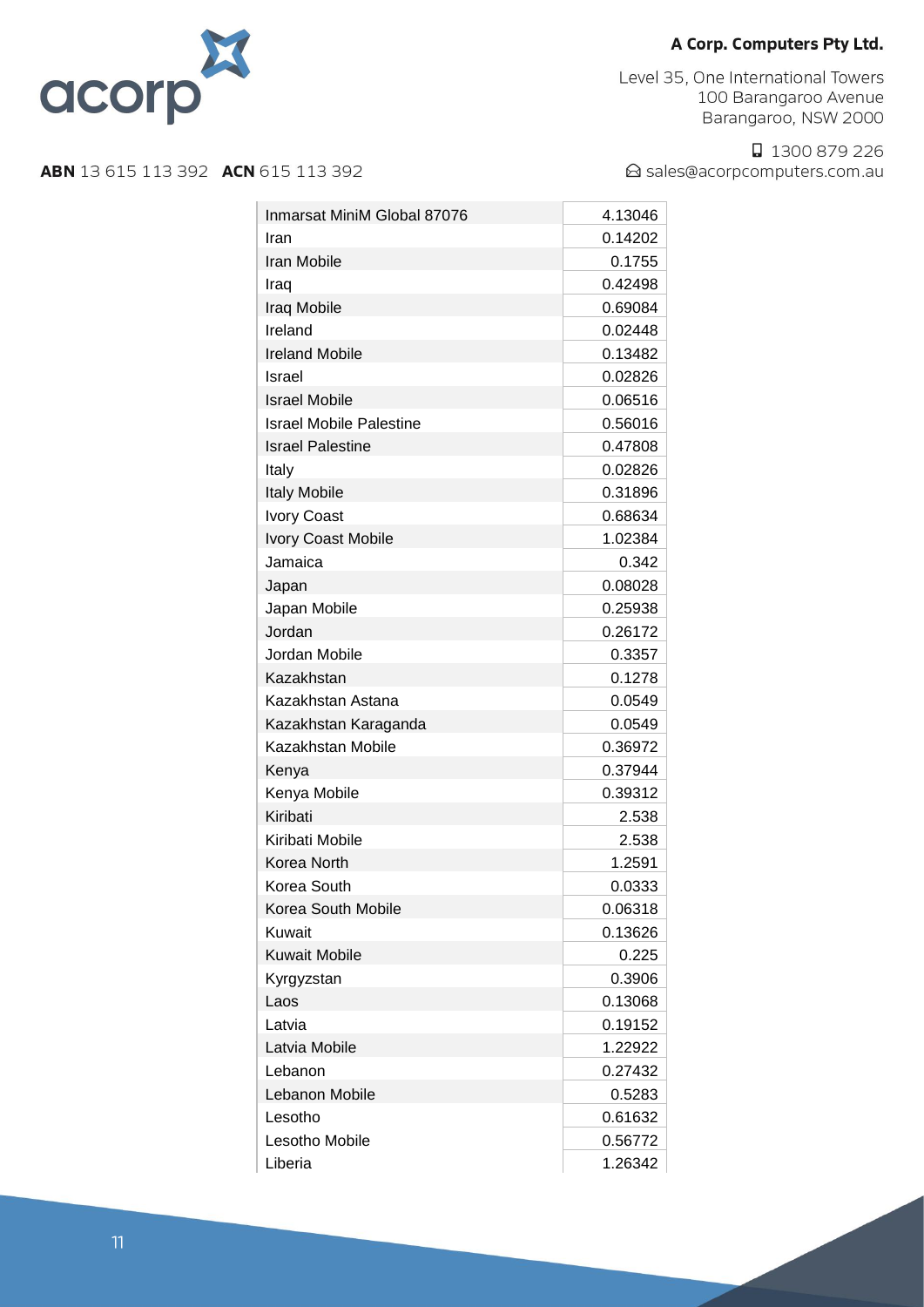

Level 35, One International Towers 100 Barangaroo Avenue Barangaroo, NSW 2000

□ 1300 879 226 △ sales@acorpcomputers.com.au

| Libya                   | 0.69426 |
|-------------------------|---------|
| Libya Mobile            | 0.6903  |
| Liechtenstein           | 0.26748 |
| Liechtenstein Mobile    | 1.1376  |
| Lithuania               | 0.05418 |
| Lithuania Mobile        | 0.07146 |
| Luxembourg              | 0.0414  |
| Luxembourg Mobile       | 0.57096 |
| Macau                   | 0.17064 |
| Macedonia               | 0.36162 |
| Macedonia Mobile        | 1.20168 |
| Madagascar              | 2.0097  |
| Madagascar Mobile       | 2.0205  |
| Malawi                  | 0.35676 |
| Malawi Mobile           | 0.59724 |
| Malaysia                | 0.045   |
| Malaysia Mobile         | 0.06642 |
| Malaysia Mobile Celcom  | 0.06372 |
| Malaysia Mobile Digi    | 0.06372 |
| Malaysia Mobile Maxis   | 0.06372 |
| Maldives                | 2.52378 |
| <b>Maldives Mobile</b>  | 2.45142 |
| Mali                    | 0.8118  |
| Mali Mobile             | 0.95706 |
| Mali Mobile Ikatel      | 0.72162 |
| Malta                   | 0.03852 |
| Malta Mobile            | 0.1422  |
| <b>Marshall Islands</b> | 0.783   |
| Martinique              | 0.06012 |
| Martinique Mobile       | 0.15282 |
| Mauritania              | 1.33164 |
| Mauritania Mobile       | 1.36512 |
| <b>Mauritius</b>        | 0.27702 |
| Mayotte                 | 0.26604 |
| Mayotte Mobile          | 0.31608 |
| Mexico                  | 0.04734 |
| <b>Mexico Mobile</b>    | 0.1278  |
| Micronesia              | 0.64818 |
| Moldova                 | 0.53784 |
| Moldova Mobile          | 0.7308  |
| Monaco                  | 0.19314 |
| Monaco Mobile           | 1.0854  |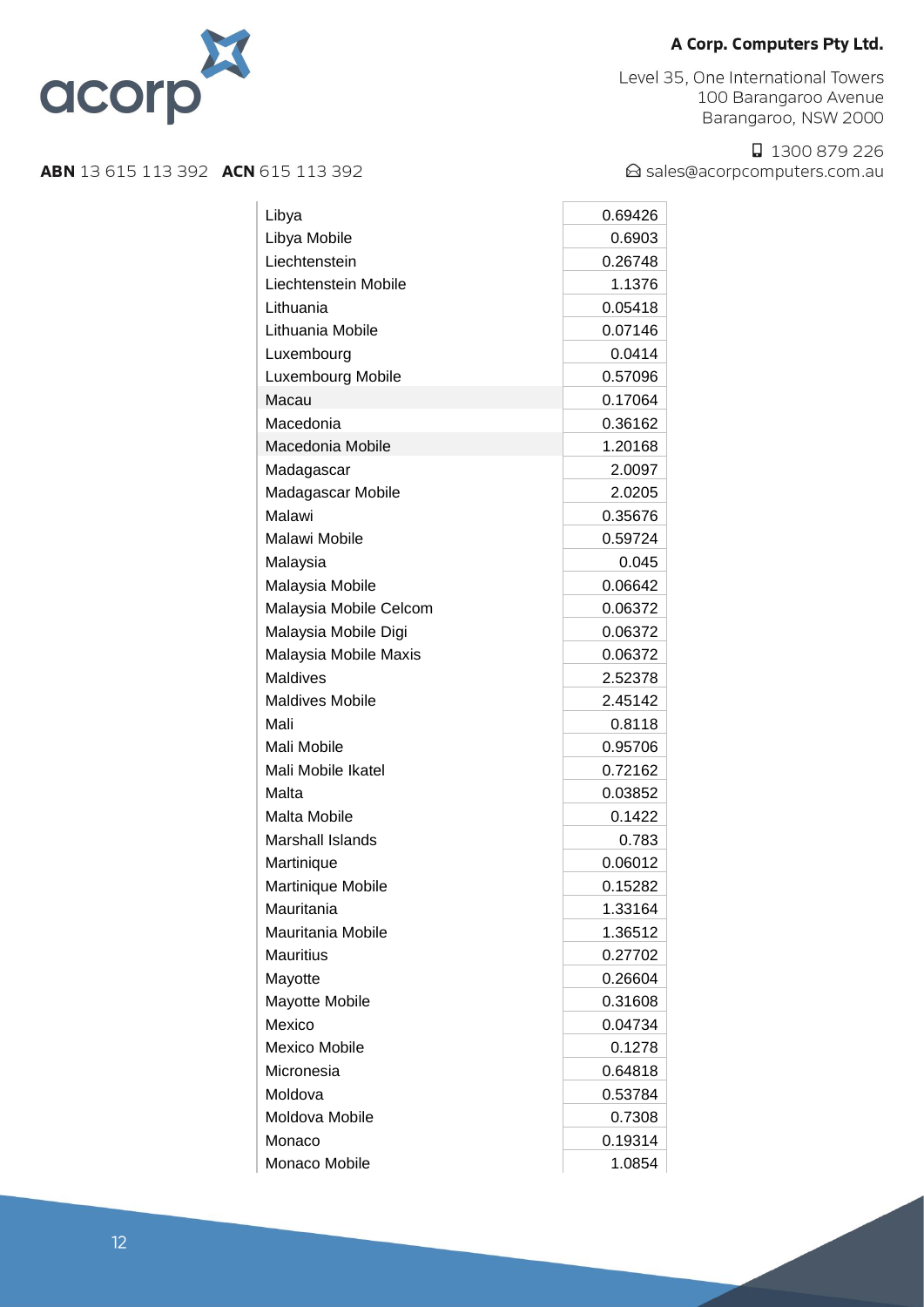

Level 35, One International Towers 100 Barangaroo Avenue Barangaroo, NSW 2000

□ 1300 879 226 △ sales@acorpcomputers.com.au

| Monaco Mobile Kosovo           | 1.1331  |
|--------------------------------|---------|
| Monaco Mobile Liberia          | 1.09188 |
| Mongolia                       | 0.10026 |
| Mongolia Mobile                | 0.10134 |
| Montenegro                     | 0.41616 |
| Montenegro Mobile              | 1.16946 |
| Montserrat                     | 0.58392 |
| Morocco                        | 0.05976 |
| Morocco Mobile                 | 1.1376  |
| Mozambique                     | 0.189   |
| Mozambique Mobile              | 0.55134 |
| Myanmar                        | 0.74556 |
| Myanmar Mobile                 | 0.7551  |
| Namibia                        | 0.14166 |
| Namibia Mobile                 | 0.29736 |
| Nauru Mobile                   | 2.88936 |
| Nepal                          | 0.34956 |
| <b>Nepal Mobile</b>            | 0.35424 |
| Netherlands                    | 0.03852 |
| <b>Netherlands Antilles</b>    | 0.36504 |
| <b>Netherlands Mobile</b>      | 0.1395  |
| New Caledonia                  | 0.55638 |
| New Caledonia Mobile           | 0.55458 |
| Nicaragua                      | 0.5049  |
| Niger                          | 0.77472 |
| Niger Mobile                   | 0.77472 |
| Nigeria                        | 0.1827  |
| Nigeria Mobile                 | 0.16056 |
| Niue                           | 3.23802 |
| Norfolk Island                 | 3.68136 |
| Norfolk Island Mobile          | 3.69612 |
| Northern Mariana Islands       | 0.08856 |
| Norway                         | 0.03618 |
| Norway Mobile                  | 0.12798 |
| <b>Norway Special Services</b> | 0.27504 |
| Oman                           | 0.32544 |
| Oman Mobile                    | 0.75924 |
| Pakistan                       | 0.3474  |
| Pakistan Mobile                | 0.3456  |
| Palau                          | 0.76662 |
| Palestine                      | 0.4842  |
| <b>Palestine Mobile</b>        | 0.55602 |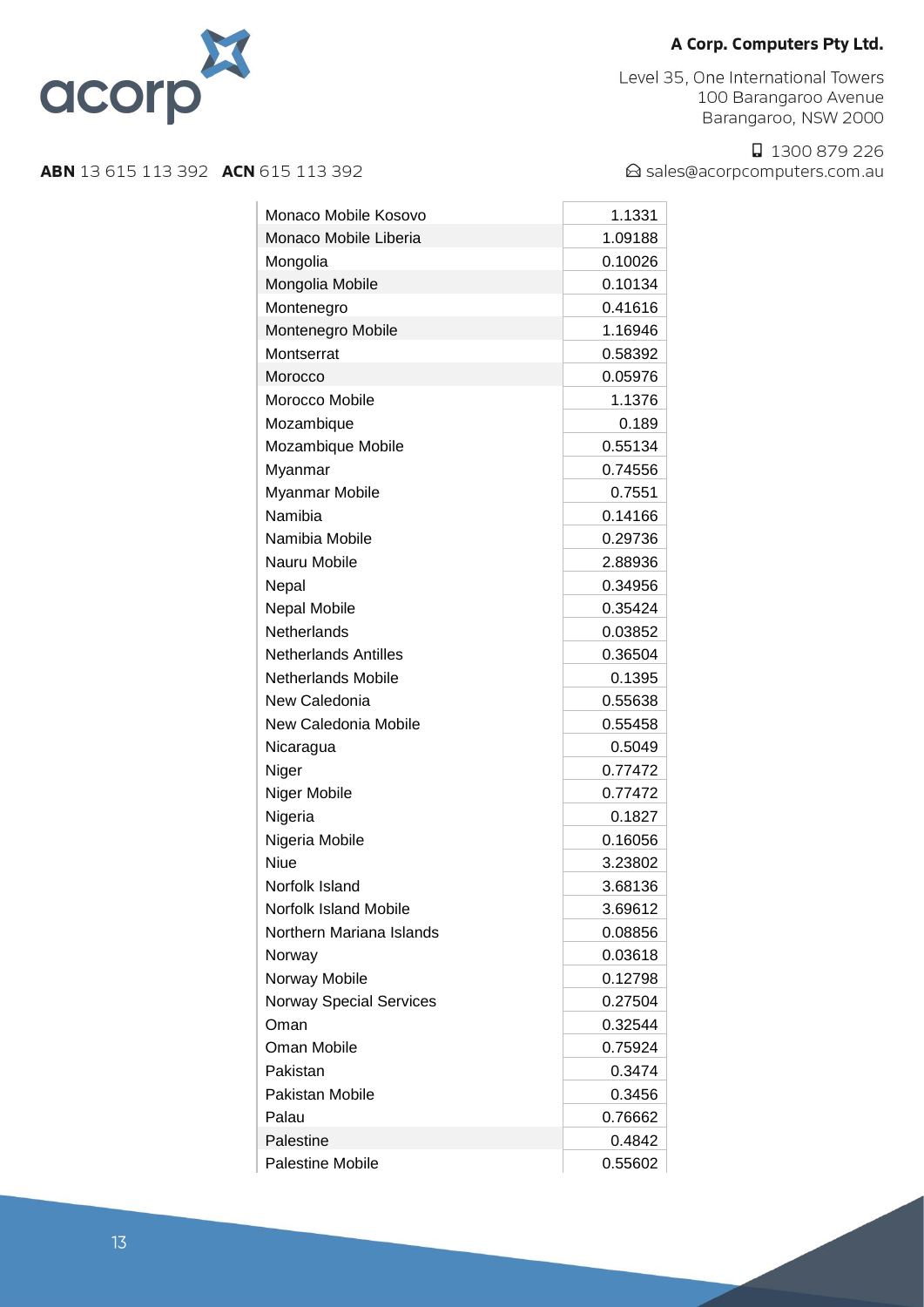

Level 35, One International Towers 100 Barangaroo Avenue Barangaroo, NSW 2000

□ 1300 879 226 △ sales@acorpcomputers.com.au

| Panama                           | 0.0999  |
|----------------------------------|---------|
| Panama Mobile                    | 0.41166 |
| Papua New Guinea                 | 1.3644  |
| Papua New Guinea Mobile          | 1.36656 |
| Papua New Guinea Mobile Digicel  | 2.02554 |
| Paraguay                         | 0.10926 |
| Paraguay Mobile                  | 0.17478 |
| Peru                             | 0.04356 |
| Peru Mobile                      | 0.2493  |
| Philippines                      | 0.33822 |
| <b>Philippines Mobile</b>        | 0.45936 |
| Philippines Mobile Globe         | 0.39078 |
| <b>Philippines Mobile Smart</b>  | 0.45828 |
| Poland                           | 0.03906 |
| <b>Poland Mobile</b>             | 0.59724 |
| Portugal                         | 0.02628 |
| <b>Portugal Mobile</b>           | 0.07254 |
| Puerto Rico                      | 0.0252  |
| Qatar                            | 0.45846 |
| <b>Qatar Mobile</b>              | 0.55152 |
| Reunion                          | 0.21456 |
| <b>Reunion Mobile</b>            | 0.15426 |
| Romania                          | 0.0495  |
| Romania Mobile                   | 0.17208 |
| Russia                           | 0.21258 |
| Russia Mobile                    | 0.14346 |
| Rwanda                           | 0.91584 |
| <b>Rwanda Mobile</b>             | 0.90468 |
| Saint Helena                     | 4.82436 |
| Saint Kitts and Nevis            | 0.61974 |
| Saint Lucia                      | 0.42156 |
| Saint Pierre and Miquelon        | 0.76536 |
| Saint Pierre and Miquelon Mobile | 1.10376 |
| <b>Saint Vincent Grenadines</b>  | 0.45738 |
| Samoa                            | 1.65438 |
| Samoa Mobile                     | 1.65636 |
| Samoa Mobile Digicel             | 1.74996 |
| San Marino                       | 0.14256 |
| Sao Tome and Principe            | 2.37312 |
| Saudi Arabia                     | 0.27432 |
| Saudi Arabia Mobile              | 0.38178 |
| Senegal                          | 0.93042 |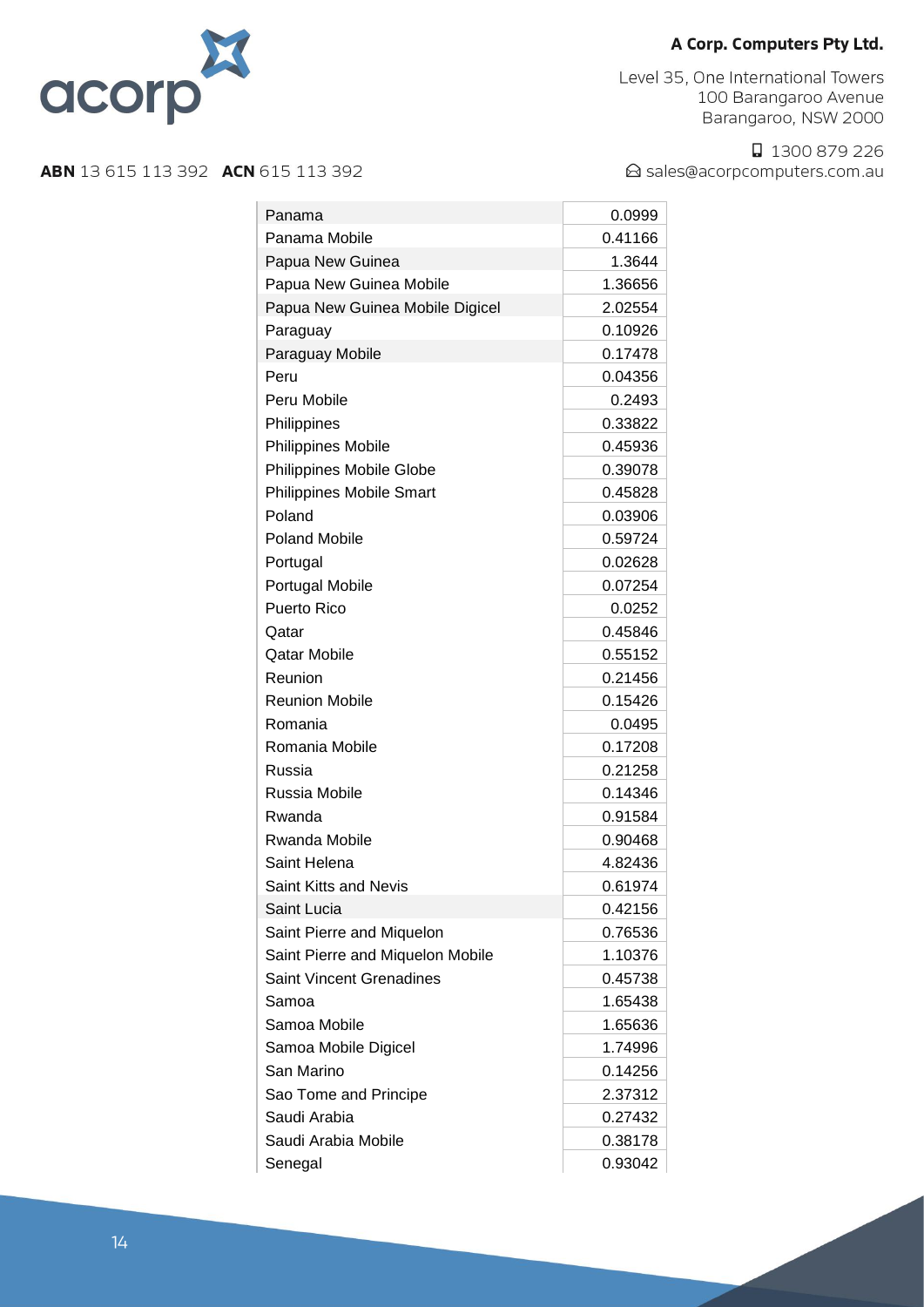



**ABN** 13 615 113 392 **ACN** 615 113 392

□ 1300 879 226 △ sales@acorpcomputers.com.au

#### Senegal Mobile 1.4895 Serbia 0.3942 Serbia Mobile 1.1547 Seychelles 1.4778 Seychelles Mobile 1.45044 Sierra Leone 1.3734 Sierra Leone Mobile 1.39428 Singapore 0.0306 Singapore Mobile 0.03024 Sint Maarten **0.26514** Slovakia 0.04536 Slovakia Mobile 0.22734 Slovenia 0.05076 Slovenia Mobile 0.19908 Slovenia Mobile Ipkonet 1.15812 Solomon Islands 2.9457 Solomon Islands Mobile BeMobile 2.89638 Solomon Islands Mobile Smile 2.89242 Solomon Islands Mobile Soltel 2.83104 Somalia 1.37808 Somalia Mobile 1.29276 South Africa **0.06984** South Africa Mobile 0.22014 Spain 0.0333 Spain Mobile 0.06372 Sri Lanka 0.38718 Sri Lanka Mobile 0.35892 Sudan 0.36072 Sudan Mobile 0.43722 Sudan South 0.75852 Sudan South Mobile **Contract Contract Contract Contract Contract Contract Contract Contract Contract Contract Contract Contract Contract Contract Contract Contract Contract Contract Contract Contract Contract Contract Cont** Suriname 0.47394 Swaziland 0.14634 Swaziland Mobile **6.54162** Sweden 0.02196 Sweden Mobile **COMPUTER** 0.06516 Switzerland 0.04536 Switzerland Mobile **6.51192** Switzerland Mobile Paging 1.03752 Syria 201204 Syria Mobile **0.47808** Taiwan 0.04248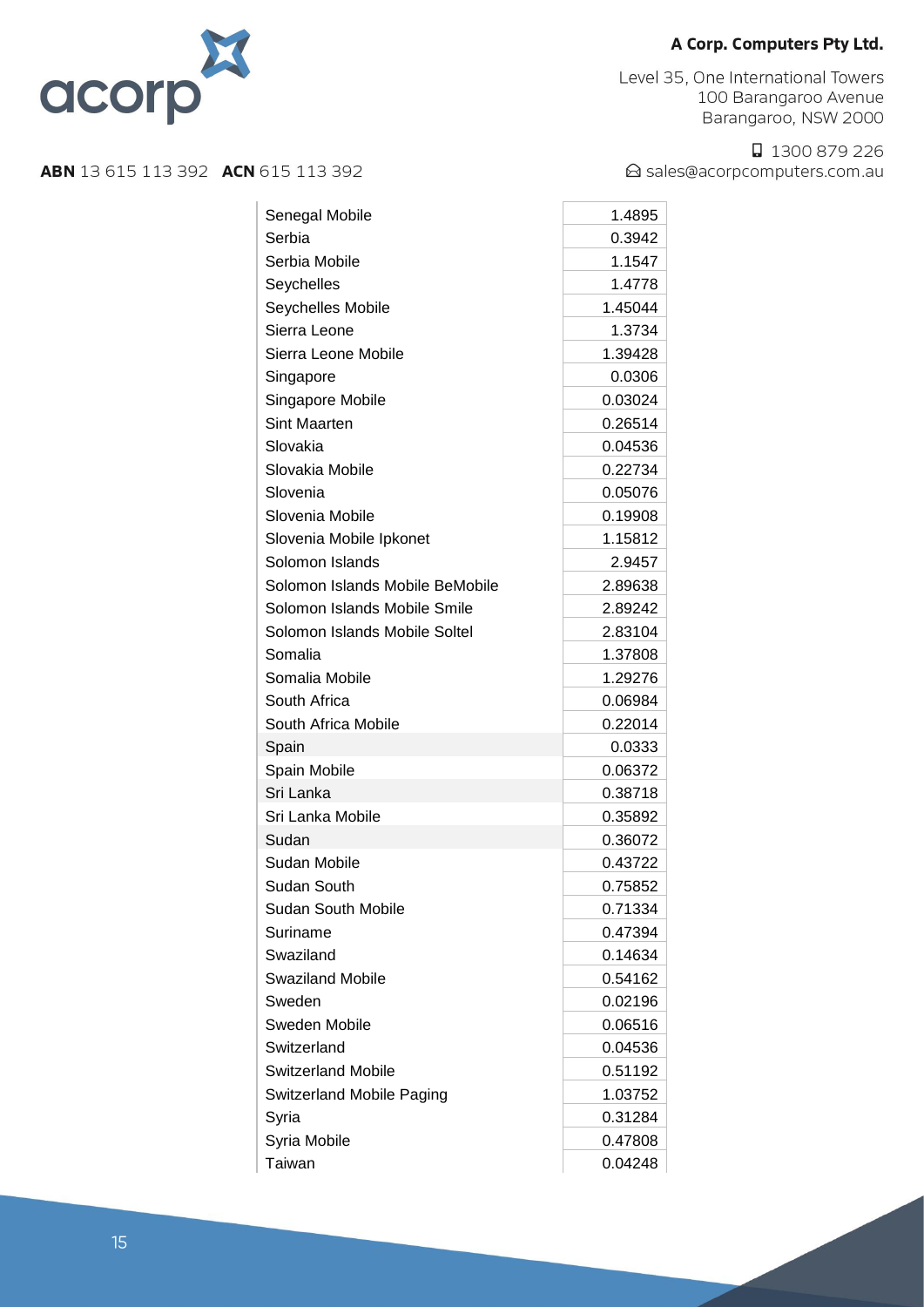Level 35, One International Towers 100 Barangaroo Avenue Barangaroo, NSW 2000

□ 1300 879 226 △ sales@acorpcomputers.com.au



| <b>Taiwan Mobile</b>                   | 0.31806 |
|----------------------------------------|---------|
| Taiwan Taipei                          | 0.04158 |
| Tajikistan                             | 0.46656 |
| Tanzania                               | 0.8703  |
| <b>Tanzania Mobile</b>                 | 0.7794  |
| Thailand                               | 0.0387  |
| <b>Thailand Mobile</b>                 | 0.03672 |
| Togo                                   | 1.06092 |
| <b>Togo Mobile</b>                     | 1.04814 |
| Tokelau                                | 2.9925  |
| Tonga                                  | 1.17234 |
| <b>Tonga Mobile</b>                    | 1.21356 |
| <b>Tonga Mobile Digicel</b>            | 1.21356 |
| <b>Trinidad and Tobago</b>             | 0.2097  |
| Tunisia                                | 1.31886 |
| <b>Tunisia Mobile</b>                  | 1.13004 |
| Turkey                                 | 0.11556 |
| <b>Turkey Mobile</b>                   | 0.43236 |
| Turkmenistan                           | 0.3312  |
| <b>Turks and Caicos Islands</b>        | 0.37044 |
| Tuvalu                                 | 2.63484 |
| Uganda                                 | 0.9549  |
| Uganda Mobile                          | 0.97992 |
| Ukraine                                | 0.33588 |
| <b>Ukraine Mobile</b>                  | 0.61326 |
| <b>United Arab Emirates</b>            | 0.48762 |
| United Arab Emirates Mobile            | 0.49896 |
| United Kingdom                         | 0.02142 |
| United Kingdom Mobile                  | 0.64062 |
| United Kingdom Personal Numbers        | 0.83682 |
| <b>United Kingdom Special Services</b> | 0.82476 |
| <b>United States</b>                   | 0.0243  |
| <b>United States Alaska</b>            | 0.09504 |
| <b>United States Hawaii</b>            | 0.03312 |
| <b>United States Special</b>           | 0.01764 |
| Uruguay                                | 0.1602  |
| <b>Uruguay Mobile</b>                  | 0.48636 |
| Uzbekistan                             | 0.11322 |
| Uzbekistan Mobile                      | 0.1728  |
| Vanuatu                                | 1.57374 |
| Vanuatu Mobile                         | 1.57374 |
| Vanuatu Mobile Digicel                 | 1.584   |